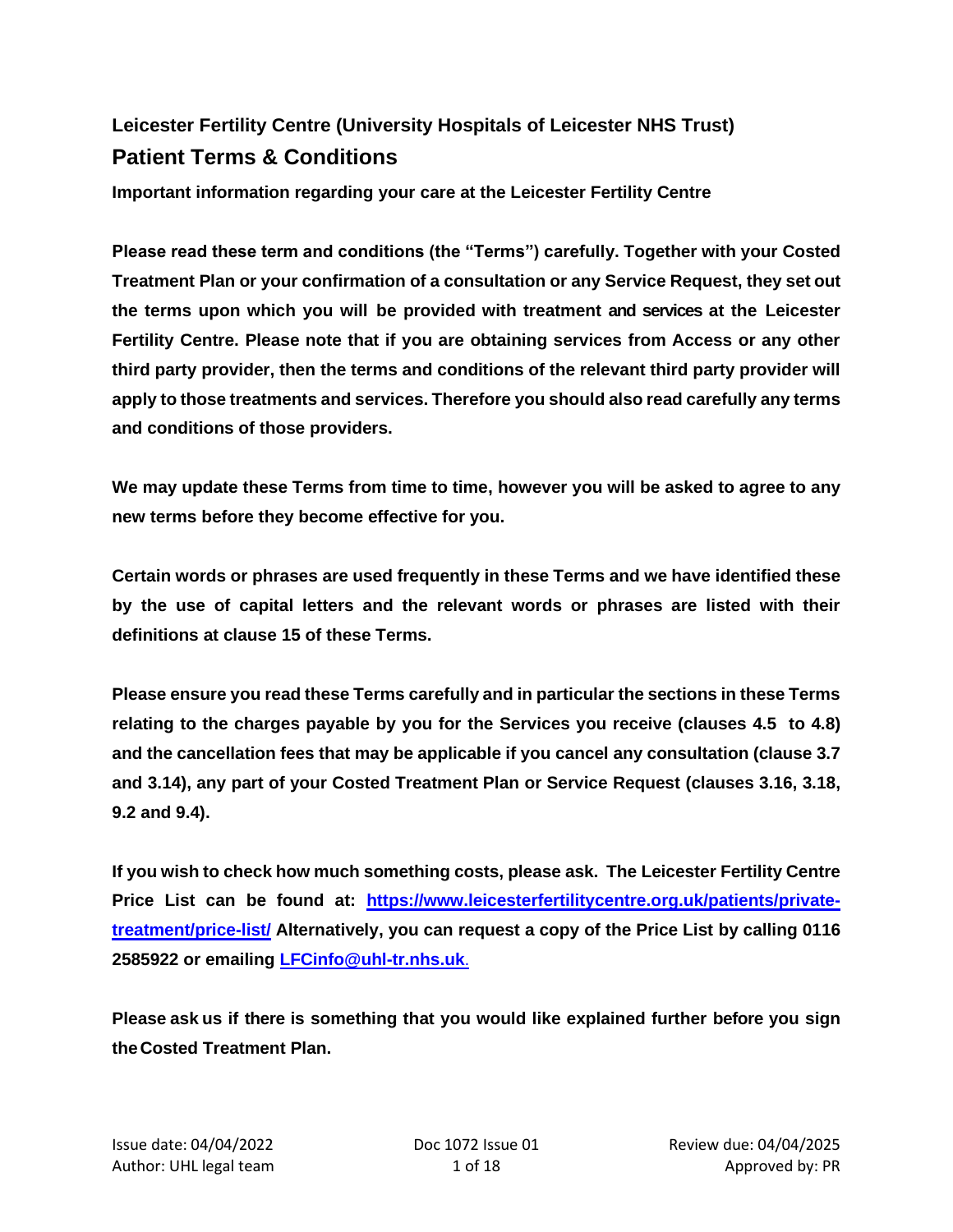# **Our terms**

#### 1. **These terms**

- 1.1 **What these terms cover**. These Terms together with any Costed Treatment Plan and any Service Request (if applicable and as defined below), form the agreement (referred to in these Terms as the "**Contract**") on which we will supply services to you. A Contract commences when:
	- (a) we confirm a consultation appointment with you (this will usually be when we confirm to you over the telephone and the Contract will come into effect when the appointment is agreed); or
	- (b) you sign or confirm electronically a Costed Treatment Plan to confirm your agreement to proceed with a planned course of treatment; or
	- (c) you sign a service request in relation to any additional non-treatment services (such as storage of eggs or sperm) ("**Service Request**").

and in each case the Services will be provided in accordance with these Terms and the relevant consultation request, Costed Treatment Plan and or Services Request.

- 1.2 Our Contract with you continues until the services agreed for any consultation (including any diagnostic tests carried out at or after that consultation), Costed Treatment Plan or additional services are completed or are terminated in accordance with these Terms (see clause [9](#page-10-1) and clause [10](#page-11-1) below for details of when a Contract will come to an end).
- 1.3 **Why you should read them**. Please read these Terms carefully before you request a consultation, confirm your agreement to a Costed Treatment Plan or an additional Service Request. These terms tell you who we are, how we will provide services to you, how you and we may change or end the Contract, what to do if there is a problem and other important information.

#### 2. **Information about us and how to contact us**

- 2.1 **Who we are**. The Leicester Fertility Centre is part of University Hospitals of Leicester NHS Trust operating at Ground Floor, Kensington Building, Leicester Royal Infirmary, Leicester LE1 5WW. When you enter into a Contract with us your Contract is with University Hospitals of Leicester NHS Trust.
- 2.2 **What we provide.** We offer a range of services to help individuals who are seeking care and treatment in relation to fertility. Our Services are further set out below at clause [3](#page-2-0) and, where we have agreed a Costed Treatment Plan, the specific services we will provide to you will be set out in a Costed Treatment Plan. Where you have requested that we freeze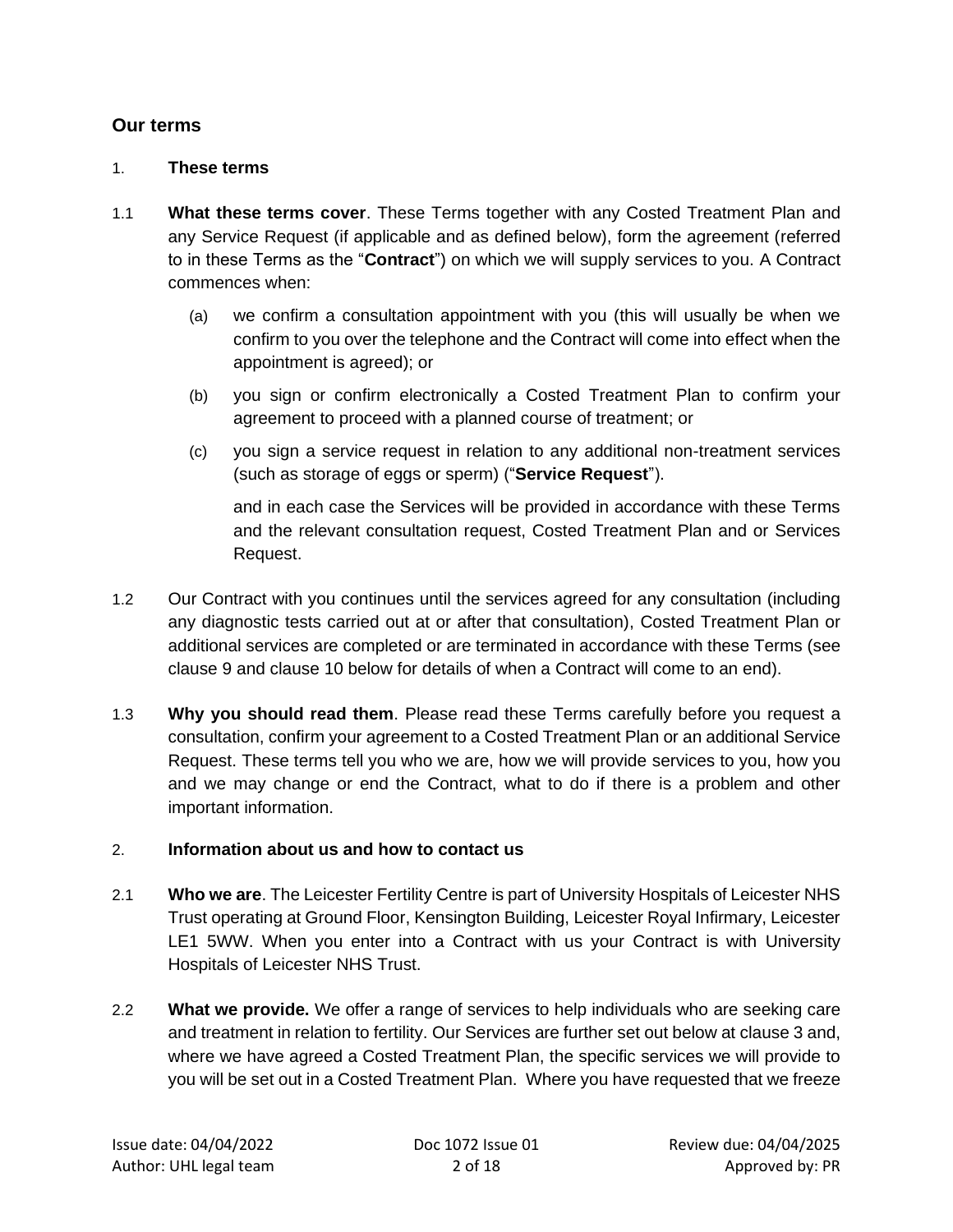and or store any eggs, sperm or embryos, the details of those services will be set out in the Service Request.

- <span id="page-2-1"></span>2.3 **What we do not provide**. We work with a number of third party providers (such as overseas clinics in relation to egg donations) ("**Partner Providers**"). We will tell you when we are proposing the use of a service from a Partner Provider. You do not have to accept the services of our Partner Providers and can choose your own third party providers if you prefer. **The terms and conditions of the relevant third party, whether our Partner Providers or your own chosen provider, will apply to the treatments and other services that those providers provide to you in connection with your Costed Treatment Plan and we are not responsible for any services provided by a third party.** Therefore you should also **read carefully any terms and conditions of those providers.**
- 2.4 **How to contact us**. You can contact us by telephoning us at 0116 258 5922 or by writing to us at LFCinfo@uhl-tr.nhs.uk or Leicester Fertility Centre, Leicester Royal Infirmary, Infirmary Square, Leicester LE1 5WW.
- 2.5 **How we may contact you**. If we have to contact you, we will do so by telephone or by writing to you at the email address or postal address you provided to us and set out in your consultation confirmation, Costed Treatment Plan and or Services Request.
- 2.6 **"Writing" includes emails**. When we use the words "writing" or "written" in these terms, this includes emails.

#### <span id="page-2-0"></span>3. **Our Services**

3.1 **Consultation**. The first stage of our services, prior to any treatment commencing is a consultation with a clinician.

# *Booking a consultation*

3.2 You may make an enquiry to book a consultation through the contact details set out on our website. We will arrange a consultation by telephone or email correspondence. When we confirm the date and time of the initial consultation we will also send you a copy of these terms. Our Contract with you is made when you agree to the initial consultation date and make the requisite payment.

# *Cost of consultation*

3.3 The cost of the initial consultation will be as set out on the Leicester Fertility Centre Price List available at: [https://www.leicesterfertilitycentre.org.uk/patients/private](https://www.leicesterfertilitycentre.org.uk/patients/private-treatment/price-list/)**[treatment/price-list/](https://www.leicesterfertilitycentre.org.uk/patients/private-treatment/price-list/)**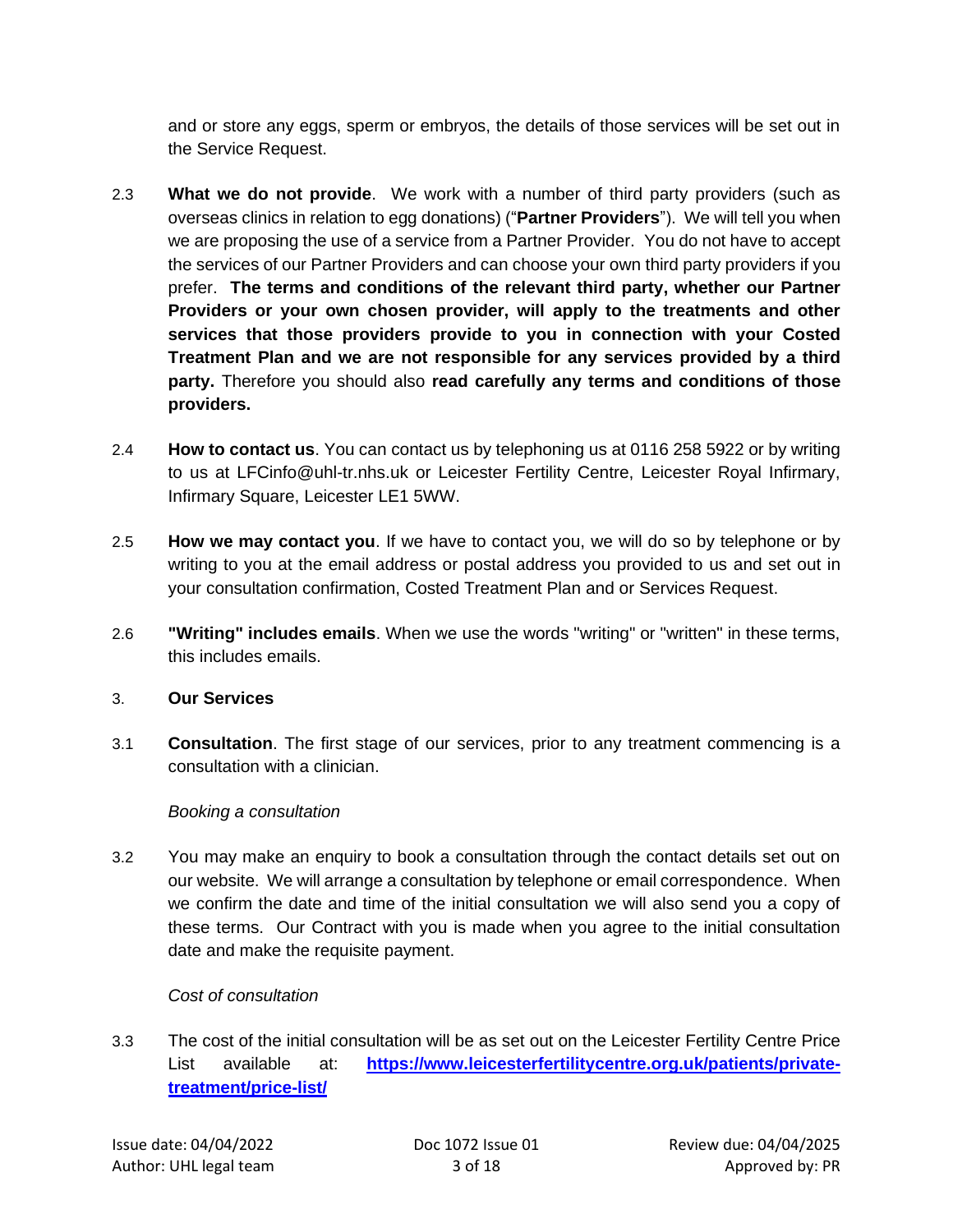3.4 In agreeing to attend the consultation, you are agreeing to pay the consultation fee.

#### *Cancellation of initial consultation*

- 3.5 You may cancel the consultation at any time prior to the consultation appointment date by confirming in writing in response to the confirmation email we send you. Where you cancel within 14 days of the date of confirmation all fees paid will be refunded unless we have carried out any services during those 14 days.
- 3.6 If you agree to an initial consultation and or any diagnostic tests being carried out before the end of the 14 day cancellation period, then you accept that we may incur costs in carrying out the tests or in preparation for the consultation and that you may be charged in accordance with clause [3.7](#page-3-0) below even though the cancellation was made in the 14 days following the date of confirmation.

*When you will be charged even though you have cancelled a consultation*

# <span id="page-3-0"></span>3.7 **If you cancel your consultation less than 48 hours (two days) before the consultation, we will charge you:**

- (a) 30% of the relevant fee in recognition of the administrative costs incurred in relation to providing the consultation to you; and
- (b) you will also be charged for any diagnostic tests actually carried out.

# *What happens at the initial consultation?*

- 3.8 At the initial consultation, the clinician will discuss your circumstances and the results of any diagnostic tests received before the consultation. The clinician will also discuss your treatment options with you and will tell you the costs of those options. The clinician will also discuss any additional diagnostic testing required.
- 3.9 We may require diagnostic tests to be carried out before you attend the initial consultation so that the clinician can review the results and discuss them with you at the appointment. We will inform you of any such requirement at the time you book your consultation. The costs of those tests will be in accordance with the Leicester Fertility Centre Price List and will be confirmed to you at time of booking and set out in the email confirmation we send to you.
- 3.10 During or before a consultation, the clinician may review diagnostic results that you provide to us which you have obtained from other fertility centres. Please note that those results may not be suitable for the purposes of your treatment with us and further diagnostic testing may therefore be required. The suitability of any diagnostic results will depend on a number of factors which include the testing platforms which have been used,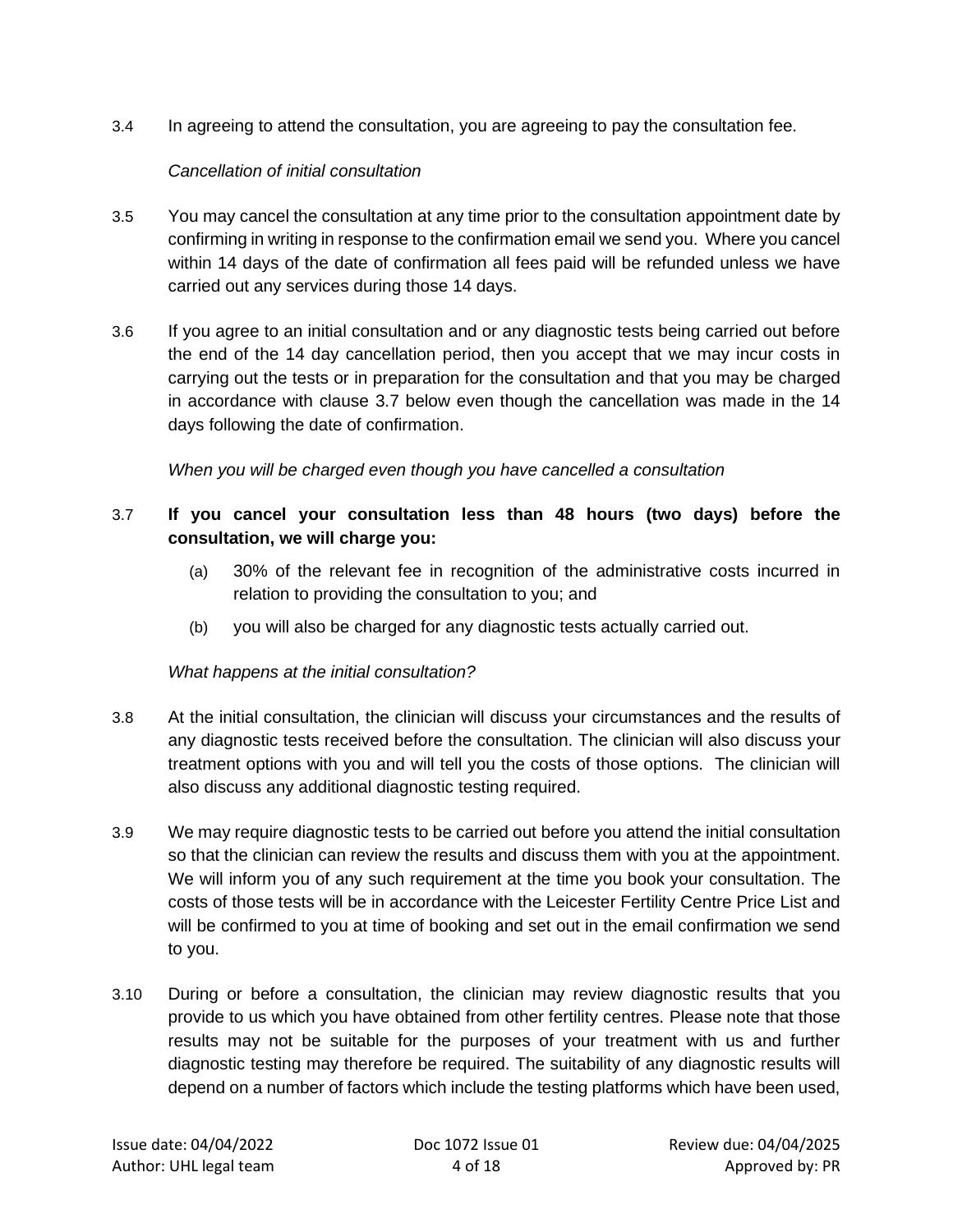the reference ranges, the accreditation status of the laboratory service which carried out the tests and the time interval since the tests were carried out.

3.11 If you do not have any results of diagnostic tests or those that you do have are not suitable for determining your treatment then the clinician will discuss with you the diagnostic tests that may be required and how these will influence your Costed Treatment Plan. Where any diagnostic tests are carried out at a consultation, the costs of those tests will be in accordance with the Leicester Fertility Centre Price List and will be confirmed to you at your consultation.

#### *Planning consultation*

3.12 Following the review of the diagnostic tests or the carrying out of new or further tests, we will arrange a further planning consultation with you. At that planning consultation, we will discuss your Costed Treatment Plan, the options in relation to the Costed Treatment Plan and the possible variations to the Costed Treatment Plan.

#### *Cost and cancellation of planning consultation*

- 3.13 The planning consultation will be charged at the rates set out in the Leicester Fertility Centre Price List.
- <span id="page-4-0"></span>3.14 You may cancel the planning consultation at any time prior to the consultation by confirming to us by email. As for the initial consultation you will be charged for all fees incurred up to the date of cancellation. If you cancel less than 48 hours before the planning consultation we will charge you 30% of the relevant fee in recognition of the administrative costs incurred in relation to providing the consultation.

# *Treatment Plan*

- 3.15 **We cannot guarantee the success of any Costed Treatment Plan nor the specific outcome for each patient and we may have to update your Costed Treatment Plan according to the specific outcomes.** We will discuss this with you as far as possible at the planning consultation.
- <span id="page-4-1"></span>3.16 You will need to consent to your chosen treatment(s) prior to the start of any treatment by completing and signing the Costed Treatment Plan provided to you after the initial consultation together with any specific consents as required by the Human Fertilisation and Embryology Authority. In signing the Costed Treatment Plan, you will also be providing your consent to the treatment proposed and after signing you will only be able to end the treatment for reasons which are set out in these Terms.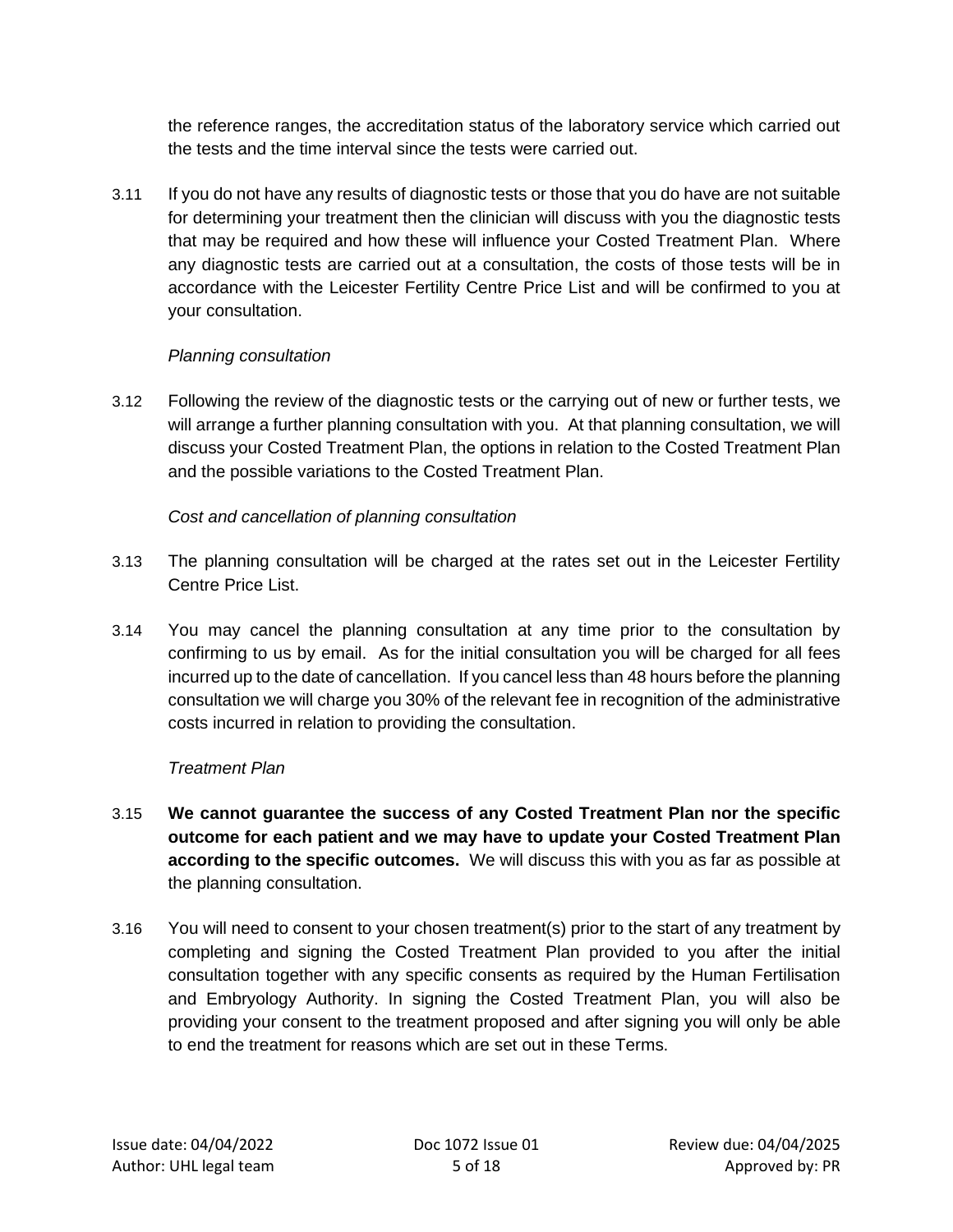**Important: Do not sign the Costed Treatment Plan if you do not wish to consent to the treatment proposed or if anything is unclear. If you have any questions please ask us before signing.** 

**After signing, you may still cancel the Contract for any reason at any time however you will have to pay for the treatment and services which you receive.**

**You must pay for the treatment before the treatment commences (see clause [4.5](#page-7-0) for more details of your payment obligations).**

- 3.17 **You may cancel treatment at any time after signing the Costed Treatment Plan or the Service Request by giving us notice in writing (including by email) of the cancellation**.
- <span id="page-5-0"></span>3.18 If you notify us of a cancellation after a treatment or provision of additional services has started, you may be charged for the Services you have received and any refunds will be made in accordance with the Refund Policy. **Where you cancel any treatment less than 48 hours before the date of the treatment we will also charge you a fee in recognition of the administrative costs incurred in relation to providing the consultation and in accordance with the Refund Policy**. See clause [9](#page-10-1) below (*Your rights to end the Contract*).
- <span id="page-5-1"></span>3.19 **Medication.** The costs of medication are not included in the fees for your treatment. Due to the nature of the treatments we provide, responses to medication doses are subject to change. **Therefore, in order to ensure your treatment can continue uninterrupted, we require patients to collect their prescriptions from the pharmacy on site at University Hospitals of Leicester NHS Trust**. In the Costed Treatment Plan, we will provide an estimate of the costs of the medication needed based on your age and screening results. If our clinicians assess that the dosage of any medication needs to be changed, we will provide details of any additional medication costs as soon as practically possible.
- 3.20 If you achieve a pregnancy, additional medication may be prescribed to maintain the pregnancy and you will be required to pay for such additional medication.
- 3.21 We will not provide a refund for any unused medication.
- 3.22 **Treatment dates.** We will not confirm treatment dates until after you have made payment for the treatment and you have completed a time period on the relevant medication. This is because we need to monitor your reaction to the medication before we can commence treatment. We will discuss the relevant time periods with you at the initial consultation and or the planning consultation. Where a donor is required to be identified prior to treatment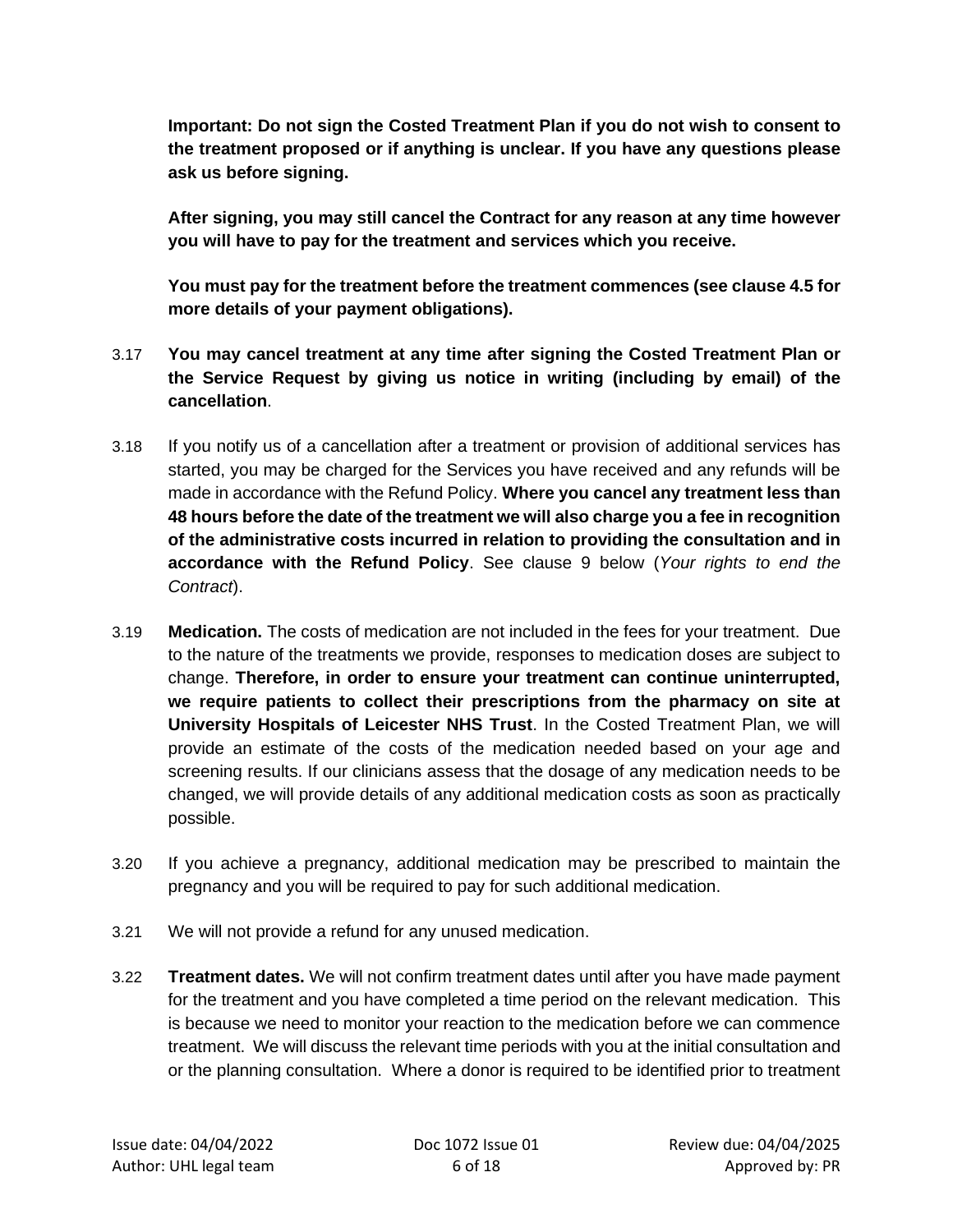we will not confirm those treatment dates until the donor has been identified (see clause [4.6](#page-7-2) below).

- <span id="page-6-0"></span>3.23 **Storage and freezing services.** Where you require embryo or sperm freezing services, these will be charged at the rates set out in the Leicester Fertility Centre Price List. Frozen embryos or sperm will be retained in accordance with the period agreed with you provided the relevant payment is made. We will contact you at least six months prior to the end of your storage consent period any embryos or sperm. Where you choose to freeze embryos or sperm, we will provide details of the costs of this facility in accordance with the Leicester Fertility Centre Price List and the Refund Policy.
- 3.24 **Third party services.** We provide limited donor services for eggs, sperm or embryos. We do however have relationships with other providers and where these services are required, we will provide you with the details of our Partner Providers (as described at clause [2.3](#page-2-1) above).
- 3.25 **Multi-Cycle and refund programmes.** We work with Access Fertility Limited ('**Access**') in the provision of multi-cycle and refund programmes. If you are obtaining services via Access, these Terms will not apply to the treatments you receive by us under the programmes offered by Access. Instead, the terms under your agreement with Access will apply to these treatments. **Please read your terms with Access carefully.**

#### 4. **Price and payment**

- 4.1 **Where to find the price for the Services**. The price of the Services will be the price set out in in the Costed Treatment Plan or Service Request we provide to you together with any updates to the Costed Treatment Plan we send where we have agreed any changes to the Costed Treatment Plan or Services Request in writing with you.
- 4.2 The price of your medication will be estimated as referred at clause [3.19](#page-5-1) by reference to our medication price list (available on our website and as amended from time to time) **<https://www.leicesterfertilitycentre.org.uk/patients/private-treatment/price-list/>** As mentioned above, we require patients to collect their prescriptions from our onsite pharmacy in order to ensure that you continue your treatment uninterrupted.
- 4.3 **Price List**. When we agree to hold any consultation with you or we agree your Costed Treatment Plan with you, the prices for the consultations and treatment will be as set out on the Price List applicable at the date of agreement to the treatment (the date of agreeing the consultation or the date of the relevant Costed Treatment Plan or Services Request). We will try to ensure that the Costed Treatment Plan covers all treatment required however we cannot always predict what other treatment will be required and where additional treatment is required the price will be as stated in the Price List which applies at the date of agreeing the treatment.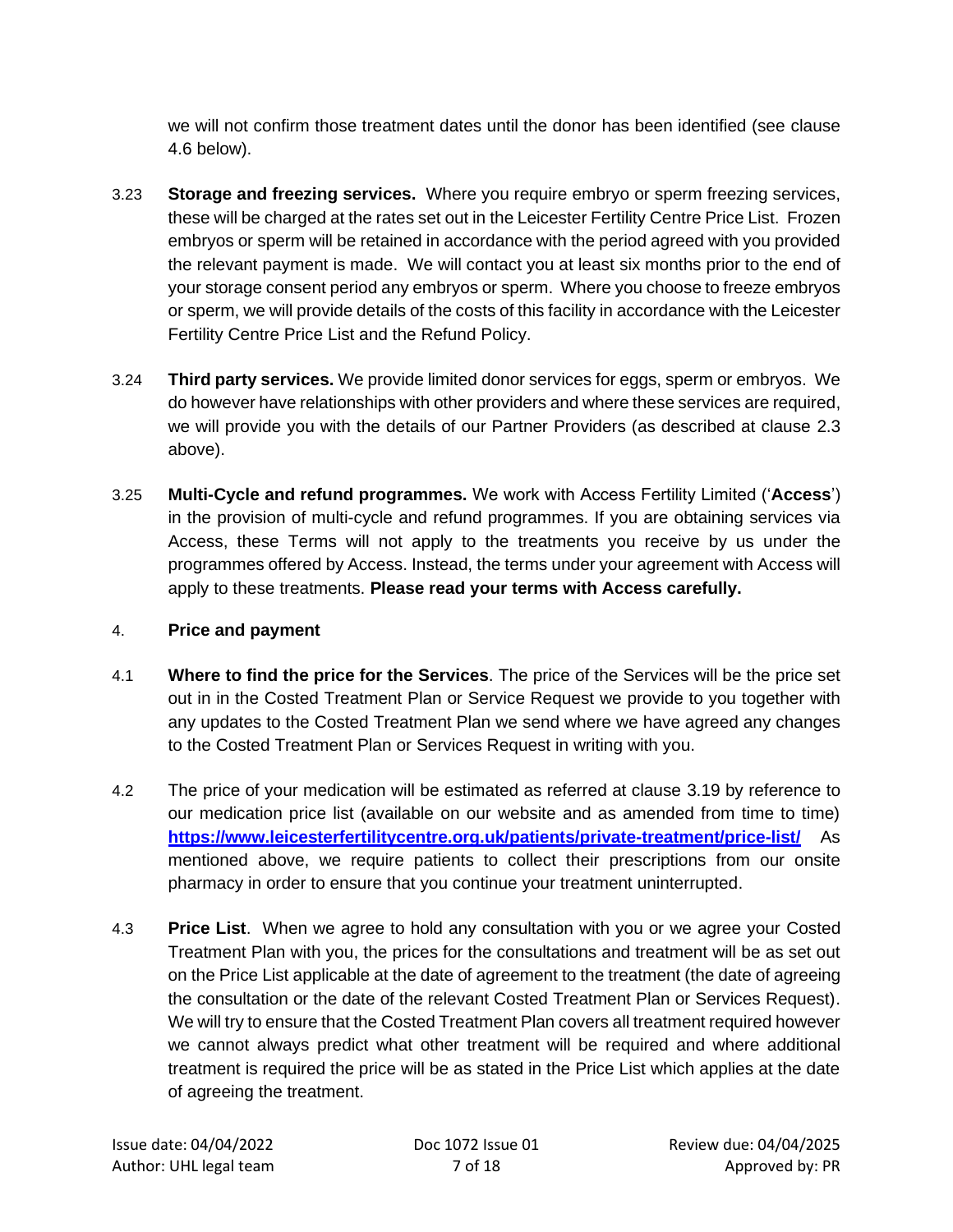- 4.4 **Changes to the Price List.** The Price List will state the next date of review of prices and we will not usually increase prices on the Price List before the relevant review date. At a review date we will only increase prices in accordance with any increase to the cost of providing the relevant services by reference to the consumer price index and such increases will not usually exceed 10% over any two year period.
- <span id="page-7-0"></span>4.5 **When you must pay and how you must pay**. You must pay the price of the Services in advance of your consultation or (as applicable) the commencement of the treatment set out in your Costed Treatment Plan or Service Request. We will not be required to carry out and may cancel any appointment, treatment or service if payment has not been received for the relevant service (see clause [10.1\)](#page-11-2).
- <span id="page-7-2"></span>4.6 Where the treatment and/or the services you require are dependent on the identification of a donor, we will not require payment or commence any treatment before a suitable donor has been identified**.** You will be invoiced by the third party providers separately for any services they provide as part of your treatment.
- <span id="page-7-3"></span>4.7 We will invoice you in advance for the Services. You must pay each invoice within 30 calendar days after the date of the invoice provided that such payment is made before the services or treatment commences. You can pay by debit or credit card (except for American Express). We do not accept cash or cheque payments. Failure to pay for freezing and storage services may lead to the stored embryo(s), egg(s) and/or sperm being removed from storage (we will give you notice before doing this (see clause [3.23\)](#page-6-0).
- <span id="page-7-1"></span>4.8 **We can charge interest if you pay late**. If you do not make any payment to us by the due date (see clause [4.7\)](#page-7-3) we may charge interest to you on the overdue amount at the rate of 4% a year above the base lending rate of Barclays Bank plc from time to time. This interest shall accrue on a daily basis from the due date until the date of actual payment of the overdue amount, whether before or after judgment. You must pay us interest together with any overdue amount.
- <span id="page-7-4"></span>4.9 **What to do if you think an invoice is wrong**. If you think an invoice is wrong, please contact us promptly to let us know. You will not have to pay any interest until the dispute is resolved. Once the dispute is resolved we will charge you interest on correctly invoiced sums from the original due date.
- 4.10 **Refunds.** Any refunds, whether following termination of treatment or as a result of a change to a Costed Treatment Plan or a Service will be processed back onto the credit or debit card you paid with and will be calculated in accordance with the Refund Policy published on our website as updated from time to time **<https://www.leicesterfertilitycentre.org.uk/patients/private-treatment/price-list/>** Please allow up to 7 days for the funds to appear in your account.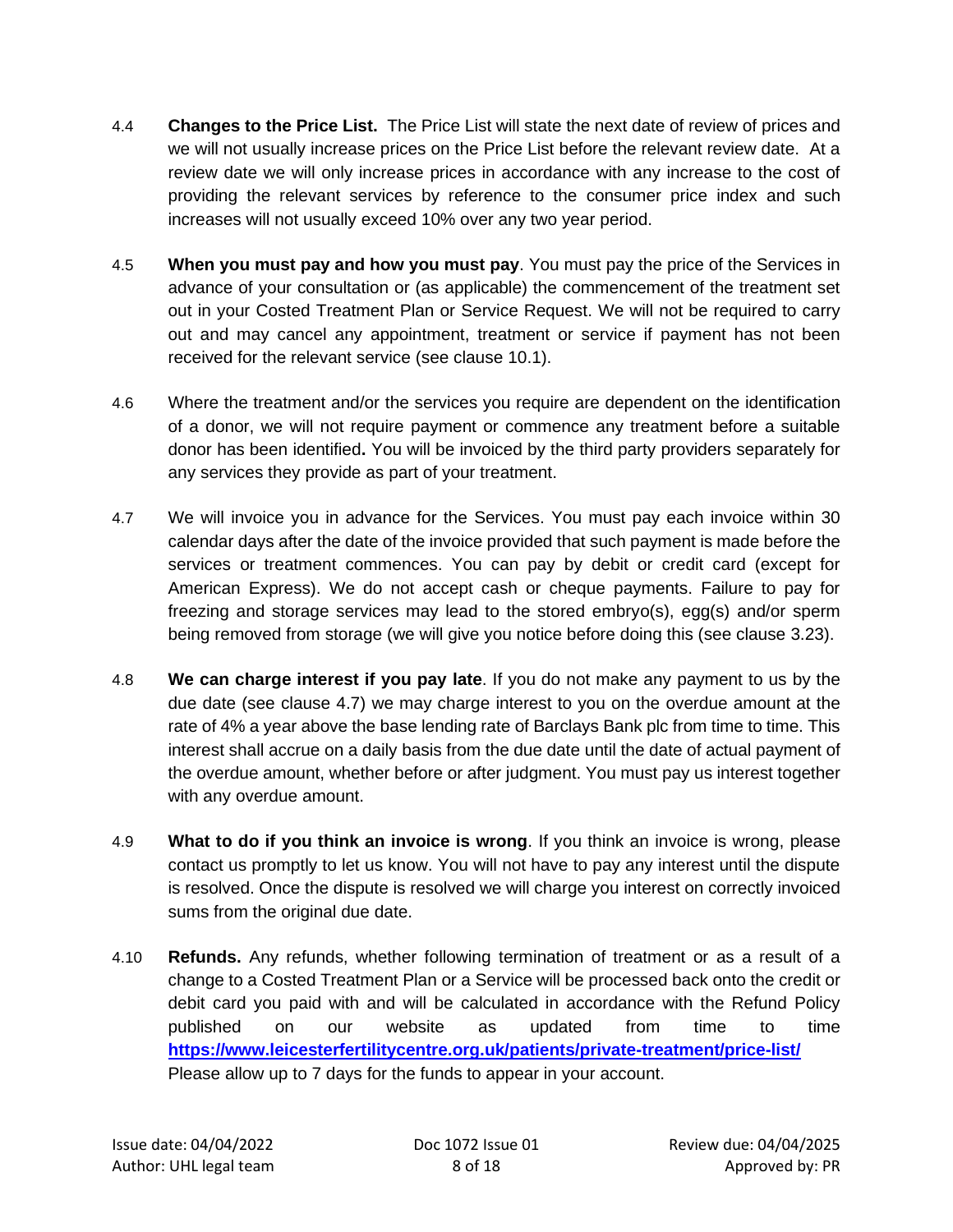4.11 **Multi-cycle, unlimited or refund programmes.** If you participate in a programme offered by Access or any other third party provider, your payment terms with Access or the third party provider will apply. Any refunds requested under those programmes will also be subject to your terms with Access or the relevant third party provider.

# 5. **Your rights to make changes**

5.1 If you wish to make a change to the Services and/or the Costed Treatment Plan, please contact us. We will let you know if the change is possible. If it is possible we will let you know about any changes to the price of the Services and/or the Costed Treatment Plan, their timing or anything else which would be necessary as a result of your requested change and ask you to confirm whether you wish to go ahead with the change. If we cannot make the change or the consequences of making the change are not suitable to you, you may consider terminating the Contract and seeking a refund for the Services you have paid for but which have not been provided.

#### <span id="page-8-0"></span>6. **Our rights to make changes**

- 6.1 **Changes to the Services**. We may change the Services:
	- (a) to reflect changes in relevant laws and regulatory requirements (such as restrictions imposed by the Government for health and safety reasons which require us to halt face to face services);
	- (b) to reflect changes necessary as a result of a medical assessment of your response to treatment or other health concerns. If any changes to the Costed Treatment Plan are needed, we will inform you as soon as possible of any impact on the costs of the treatment and will request your consent to proceed with the changes in the treatments you receive;
	- (c) where you do not consent to continue a treatment;
	- (d) to implement technical adjustments and improvements to the administration of the Services, we will let you know about any such changes if they will affect your use of the Centre or the treatment or services provided to you; and
	- (e) if a Partner Provider or other third party changes the services they offer in such way that that it impacts the Services provided by us.
- 6.2 We will notify you as soon as possible and inform you how the change may impact the Services and/or your Costed Treatment Plan. Such a change may include a change in the cost of the treatment payable by you. If you do not accept such changes, you may contact us to terminate the Contract before the changes take effect and receive a refund for any Services paid for but not provided.
- <span id="page-8-1"></span>7. **More significant changes to these terms. We may make other changes to these terms, but if we do so we will notify you and you may then contact us to end the**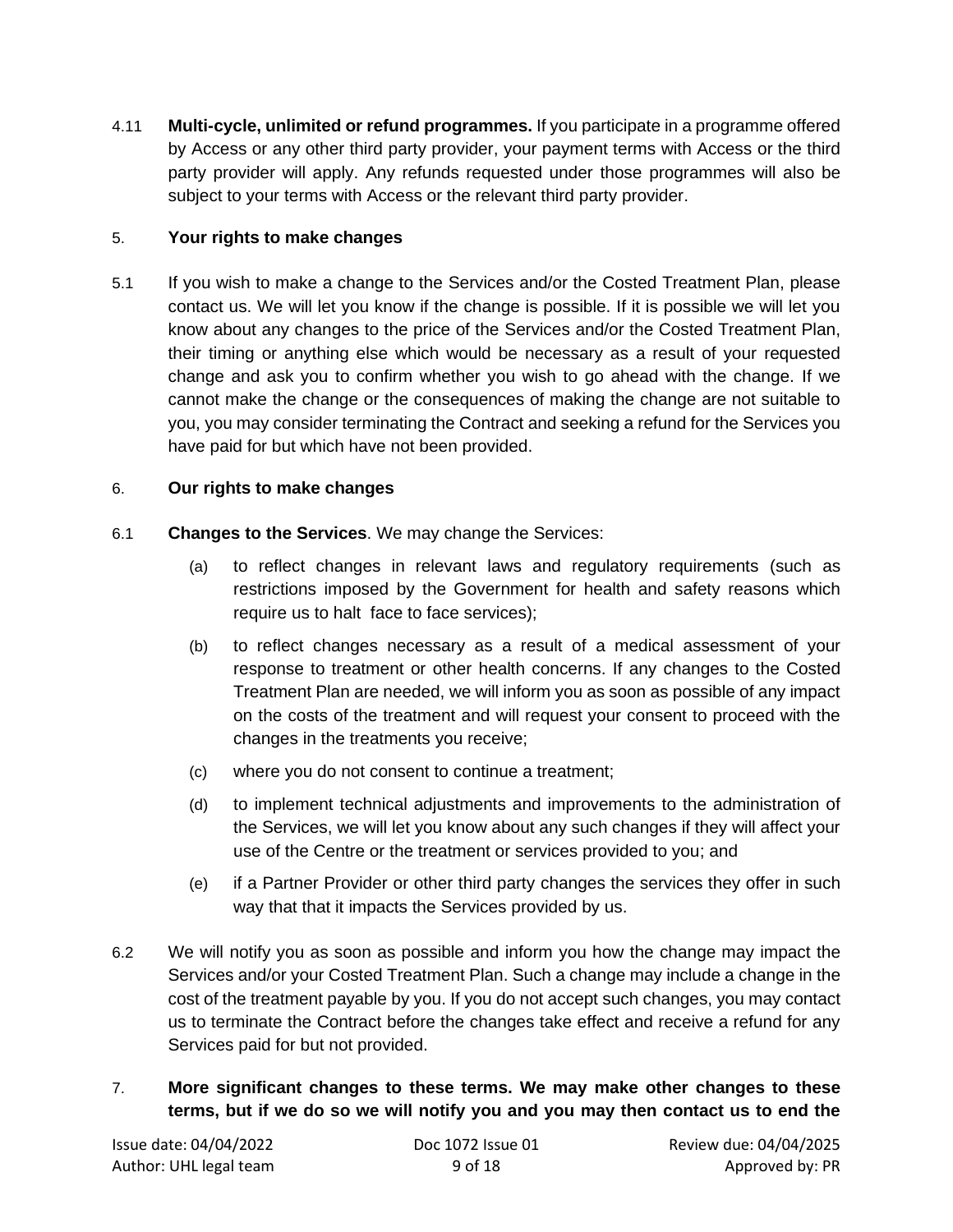**Contract before the changes take effect and receive a refund for any services paid for but not provided.**

#### 8. **Providing the Services**

- 8.1 **When we will provide the Services**. We will provide the Services in accordance with the relevant consultation arrangements, Costed Treatment Plan and or Service Request together with these Terms. We will provide the Services until the services are complete, you end the Contract for the services as described in clause [9](#page-10-1) or we end the Contract by written notice to you as described in clause [10.](#page-11-1)
- 8.2 We will use our reasonable care and skill to provide the Services. Our staff are trained, qualified and experienced in the activities they are undertaking. However, we are not able to give a guarantee that participating in a Costed Treatment Plan, will result in pregnancy or a live birth. Whilst we make reasonable efforts to ensure that appointments run to time and to provide continuity of service, we cannot guarantee that appointments will not be delayed or that treatment will be provided to a guaranteed timetable. The timetable will be subject to change subject to your health needs and the nature of the treatment. Where there are changes to the expected timescale, we will discuss these with you.
- 8.3 We will also provide you with information about our Services and we will use reasonable endeavours to ensure these are up to date. Fertility treatments change as medical research progresses and therefore the Services may not always be carried out in accordance with our leaflets. Where possible we will identify any changes to you.
- 8.4 **Change of clinician**. We are unable to guarantee that your treatment will be carried out by a specific medical consultant or the same clinician throughout the course of your treatment. If you require your treatment to proceed with a specific medical consultant, please let us know and we will endeavour to refer you to another HFEA licensed clinic.
- 8.5 **We are not responsible for delays outside our control**. If our performance of the Services is affected by an event outside our control then we will contact you as soon as possible to let you know and we will take steps to minimise the effect of the delay. Provided we do this, we will not be liable for delays caused by the event but if there is a risk of substantial delay you may contact us to end the Contract and receive a refund for any Services you have paid for but not received. **Please note that commencement of some treatments are dependent on suitable donors being identified and we cannot guarantee the timeframe within which such donors can be identified**.
- 8.6 **What will happen if you do not provide required information to us**. We will need certain information from you so that we can provide the Services to you, for example, up to date contact details and details of any known health issues.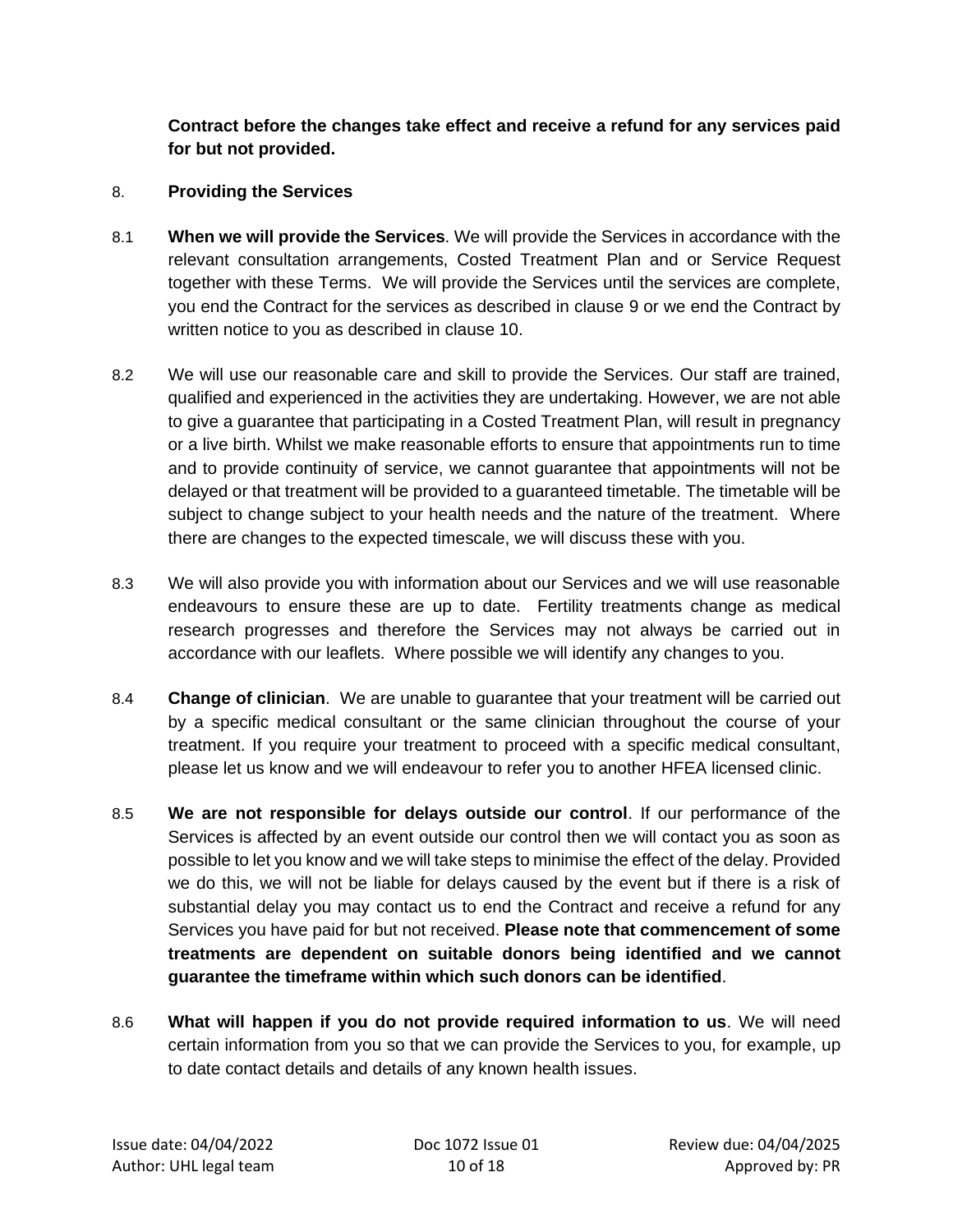- 8.7 If you do not provide us with any information we require, or you provide us with incomplete or incorrect information, we may either end the Contract (see clause [10.1\)](#page-11-2) or make an additional charge of a reasonable sum to compensate us for any extra work that is required as a result. We will not be responsible for providing the Services late or not providing any part of them if this is caused by you not giving us the information we need within a reasonable time of us asking for it.
- 8.8 **Reasons we may suspend the services**. We may have to suspend the services to:
	- (a) deal with technical problems or make minor technical changes;
	- (b) update the Services to reflect changes in relevant laws and regulatory requirements;
	- (c) comply with relevant law or regulation;
	- (d) make changes to the Services as requested by you or notified by us to you (see clause [6\)](#page-8-0).
- 8.9 **Your rights if we suspend the Services**. We will contact you in advance to tell you we will be suspending the Services, unless the problem is urgent or an emergency. If we suspend the Services, or tell you we are going to suspend them, for a period of more than four weeks, we will refund any sums you have paid in advance for Services not provided to you.
- 8.10 **We may also suspend the Services if you do not pay**. Whilst all payments are required before Services are carried out, if you do not pay us for the Services when you are supposed to (see clause [4.5\)](#page-7-0) and you still do not make payment within 15 days of us reminding you that payment is due, we may suspend supply of the Services until you have paid us the outstanding amounts. We will contact you to tell you we are suspending the provision of the Services.
- 8.11 We will not suspend the Services where you dispute an unpaid invoice (see clause [4.9\)](#page-7-4). We will not charge you for the Services during the period for which they are suspended. However we can charge you interest on your overdue payments (see clause [4.8\)](#page-7-1) whilst the Services are suspended.

# <span id="page-10-1"></span>9. **Your rights to end the Contract**

- 9.1 **You can always end the Contract before the services have been supplied and paid for**. You may contact us at any time to end the Contract for the Services, but in some circumstances we may charge you certain sums for doing so, as described below and in clause [3](#page-2-0) above (*initial consultation, planning consultation, treatment*).
- <span id="page-10-0"></span>9.2 **Ending the Contract**. As noted at clause [3,](#page-2-0) you may cancel the Contract at any time for any reason and we will refund you in accordance with our Refund Policy and in accordance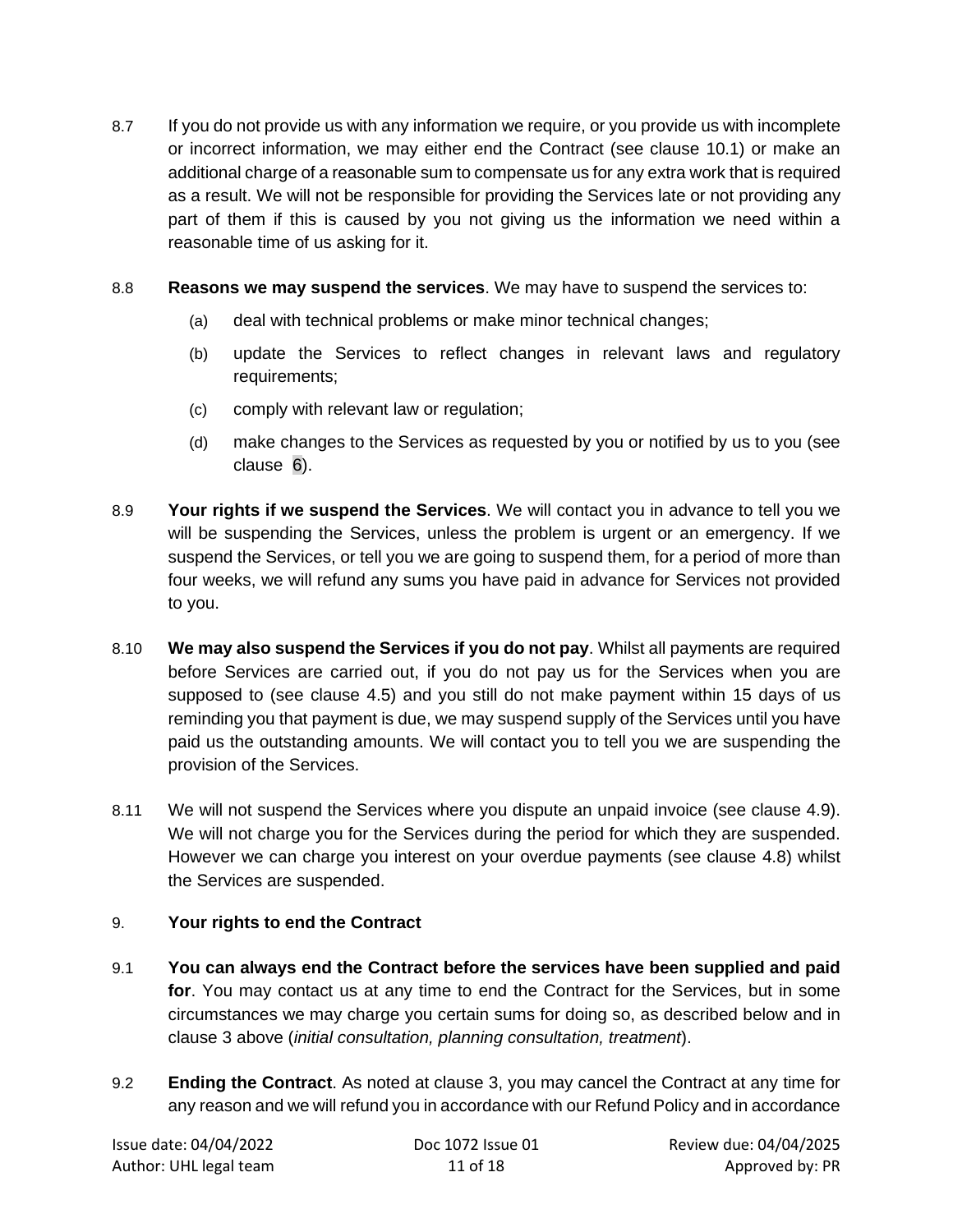with these terms for any services which have not been provided or have not been properly provided. Whilst you may cancel the Contract for any reason we note in particular that you may want to cancel the Contract for the following reasons:

- (a) we have told you about an upcoming change to the Services and/or Costed Treatment Plan or these terms which you do not agree to (see clause [7\)](#page-8-1);
- (b) we have told you about an error in the price or description of the Services you have sought and as a result you do not wish to proceed;
- (c) there is a risk the Services may be significantly delayed because of events outside our control;
- (d) you have become pregnant and or have successfully had a live birth; provided that in this case some Services are likely to continue but a Costed Treatment Plan will come to an end. We will discuss with you the next stage Services required;
- (e) we suspend the services for technical reasons, or notify you we are going to suspend them for technical reasons, in each case for a period of more than four weeks**;** or
- (f) you have a legal right to end the Contract because of something we have done wrong.
- 9.3 In relation to the fees payable for an initial consultation, the planning consultation and any subsequent consultation, as noted at clause [3.7](#page-3-0) above, if you cancel less than 48 Hours before the consultation you will be charged 30% of the consultation fee.
- <span id="page-11-0"></span>9.4 **If you do not attend any treatment or consultation and do not give us notice that you will not attend** then you will be charged the costs we incur as a result. Where you do not attend a consultation or any treatment for example, we will charge you the basic fee for the consultation or treatment as the clinician will have made themselves available and carried out necessary preparation and the relevant location will have been reserved and made ready.
- 9.5 **HFEA Fees are non-refundable.** Certain fees are payable to the Human Fertilisation and Embryo Authority in relation to fertility treatments as part of patient and treatment registration requirements. Those fees will be included in the payment you make to us in respect of treatments and services and that element of the fee will not be refundable.
- 9.6 **Medication.** We will not provide a refund for any unused medication.
- <span id="page-11-1"></span>10. **Our rights to end the Contract**
- <span id="page-11-2"></span>10.1 **We may end the Contract if you break it**. We may end the Contract at any time by writing to you if: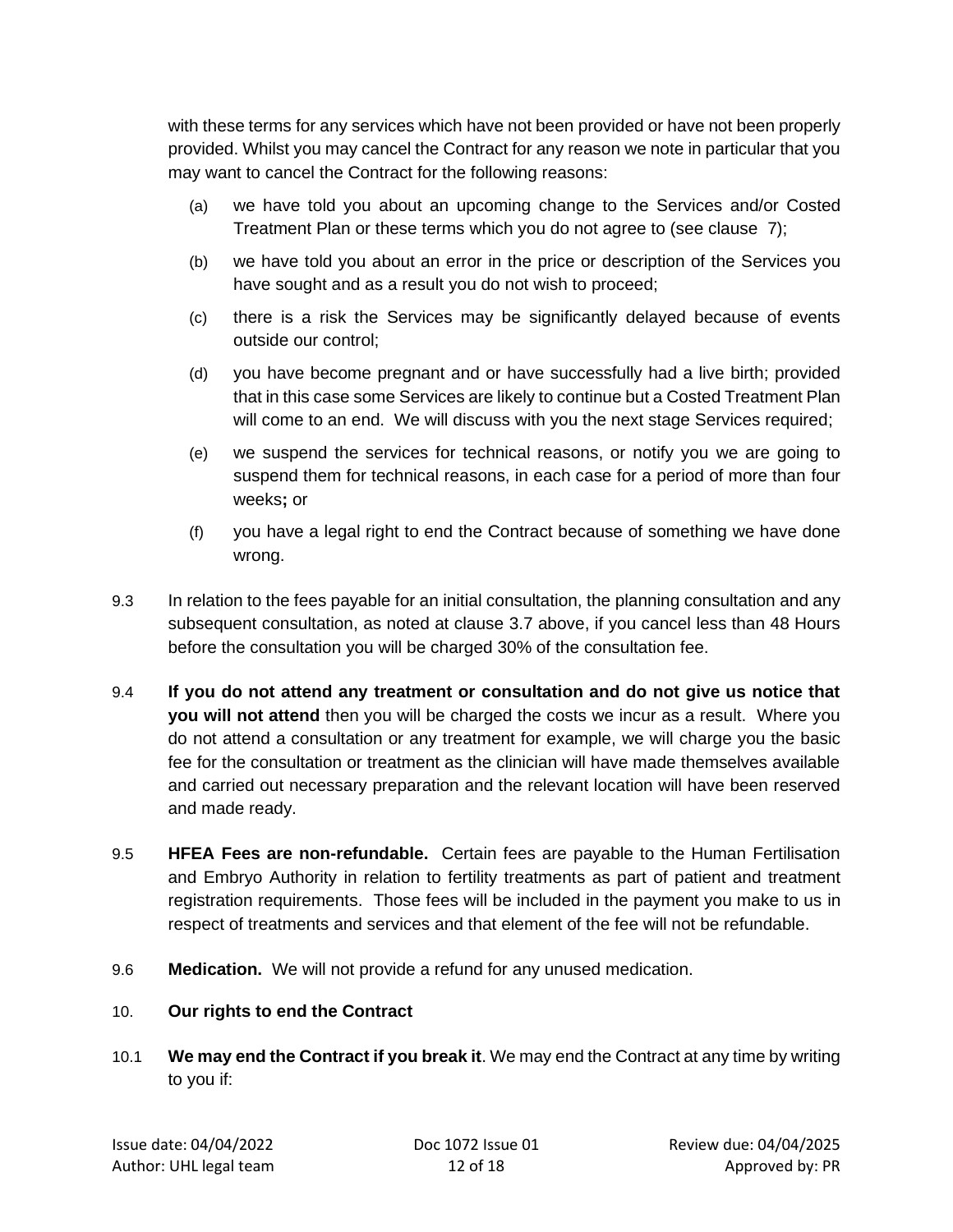- (a) you do not make any payment to us when it is due and you still do not make payment within 15 days of our reminding you that payment is due;
- (b) you do not, within a reasonable time of us asking for it, provide us with information that is necessary for us to provide the services;
- (c) you do not provide the required consent to allow treatment to proceed or continue;
- (d) except in exceptional circumstances, you do not attend any consultation or treatment and do not give us notice that you will not be able to attend; or
- (e) you do not comply with medical advice in relation to the treatment provided or do not comply with these Terms or any policies in relation to the treatment that we provide to you from time to time. We will only terminate the Contract in these circumstances after discussing our concerns with you and where we are concerned that continuing to provide the treatment in the circumstances will not be beneficial to you or your behaviour causes a risk to other patients or our staff.
- 10.2 **You must compensate us if you break the Contract**. If we end the Contract in the situations set out in clause [10.1](#page-11-2) we will refund any money you have paid in advance for services we have not provided but we may deduct or charge you reasonable compensation for the costs we incur or will incur as a result of your breaking the Contract.
- 10.3 **We may stop providing the Services**. There may be circumstances where we need to stop providing the Services. This may be where we are no longer able to provide the treatments as expected as a result of lack of staff or equipment or Government public health measures preventing us from providing the treatments. In accordance with our HFEA licence, we have reciprocal agreements in place with other local HFEA licensed clinics in the event the Centre is unable to operate on site. However, if you do not wish to be treated at another location, where possible we will let you know at least four weeks in advance of our stopping the services and will refund any sums you have paid in advance for services which will not be provided.

#### <span id="page-12-0"></span>11. **If there is a problem with the services**

- 11.1 **How to tell us about problems**. Our aim is to provide the highest possible standard of service to all our patients. We hope you are happy with the information and treatment we provide. If you are not there are number of ways to make a complaint/express your concerns.
- 11.2 If you have any questions or complaints about the Services, please contact any member of staff at the Centre. You can contact us by telephoning us at 0116 258 5922 or by writing to us at [LFCinfo@uhl-tr.nhs.uk](mailto:LFCinfo@uhl-tr.nhs.uk) or at Trust Headquarters, Gwendolen House, Gwendolen Road, Leicester LE5 4QF, for the attention of Chief Executive.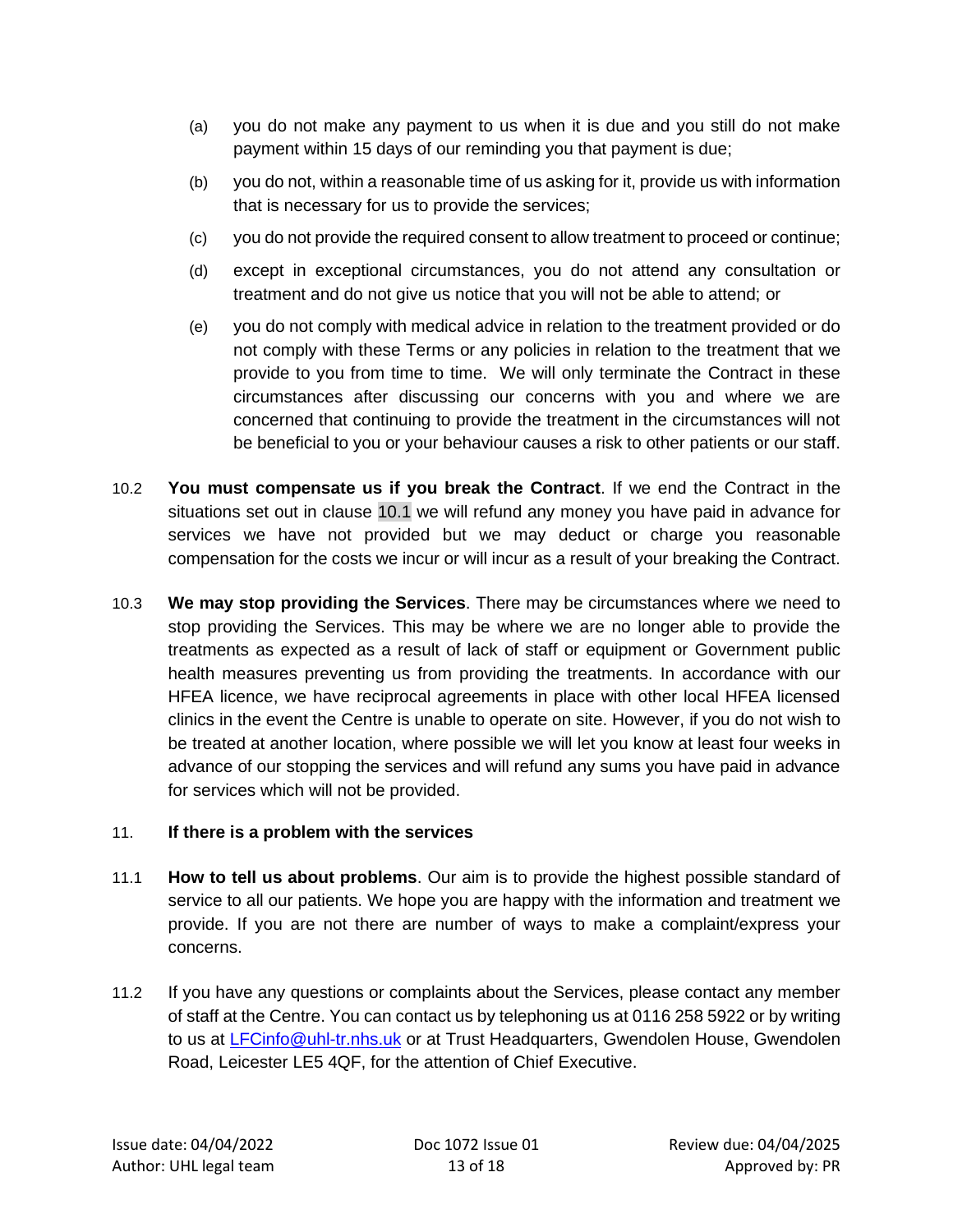- 11.3 Should you remain dissatisfied with the way your complaint has been handled, you have the right to ask the Parliamentary Health Service Ombudsman (PHSO) to review your complaint. However, we would very much like to resolve any ongoing issues for you. Therefore, please do contact us if you would like to discuss these issues further.
- 11.4 If you feel that we are unable to assist you further and remain unhappy, please contact the PHSO at: The Parliamentary & Health Service Ombudsman, Millbank Tower, Millbank, London, SW1P 4QP. Email: phso.enquiries@ombudsman.org.uk Telephone: 0345 0154033
- 11.5 You may also contact the following bodies:
	- (a) **Patient Information and Liaison Service (PILS)** Freephone: 0808 178 8337, Fax: 0116 258 8661, Email: [pils@uhl-tr.nhs.uk,](mailto:pils@uhl-tr.nhs.uk) Online: [www.leicestershospitals.nhs.uk/patients/patient-welfare/patient-information-and](http://www.leicestershospitals.nhs.uk/patients/patient-welfare/patient-information-and-liaison-service/contact-form/)[liaison-service/contact-form/](http://www.leicestershospitals.nhs.uk/patients/patient-welfare/patient-information-and-liaison-service/contact-form/)
	- (b) **NHS commissioning concerns.** Concerns about NHS commissioning criteria should be addressed to: Greater East Midlands Commissioning Support Unit, 3rd Floor North, Cardinal Square 10, Nottingham Road, Derby DE1 3QT
	- (c) **Care Quality Commission (CQC)** You can also address a complaint to the CQC; the independent regulator of all health and social care services in England. The Care Quality Commission monitors, inspects and regulates hospitals.

CQC National Customer Service Centre, Citygate, Gallowgate, Newcastle upon Tyne, NE1 4PA, Telephone: 03000 616161<http://www.cqc.org.uk/>

- (d) **Human Fertilisation and Embryology Authority** Complaints and feedback about your treatment can be addressed to the Human Fertilisation and Embryology Authority:10 Spring Gardens, London, SW1A 2BU, UK [www.hfea.gov.uk](http://www.hfea.gov.uk/)
- 11.6 Please be assured if you make a complaint, future healthcare will in no way be prejudiced.
- 11.7 **Complaints in relation to services provided by third party providers.** If you have a question or there is a problem in connection with the services provided by a Partner Provider or any third party provider, please contact the third party provider. Please contact us if you require the contact details of a relevant Partner Providers.
- 11.8 **Summary of your legal rights**. See the box below for a summary of your key legal rights in relation to the services. Nothing in these terms will affect your legal rights.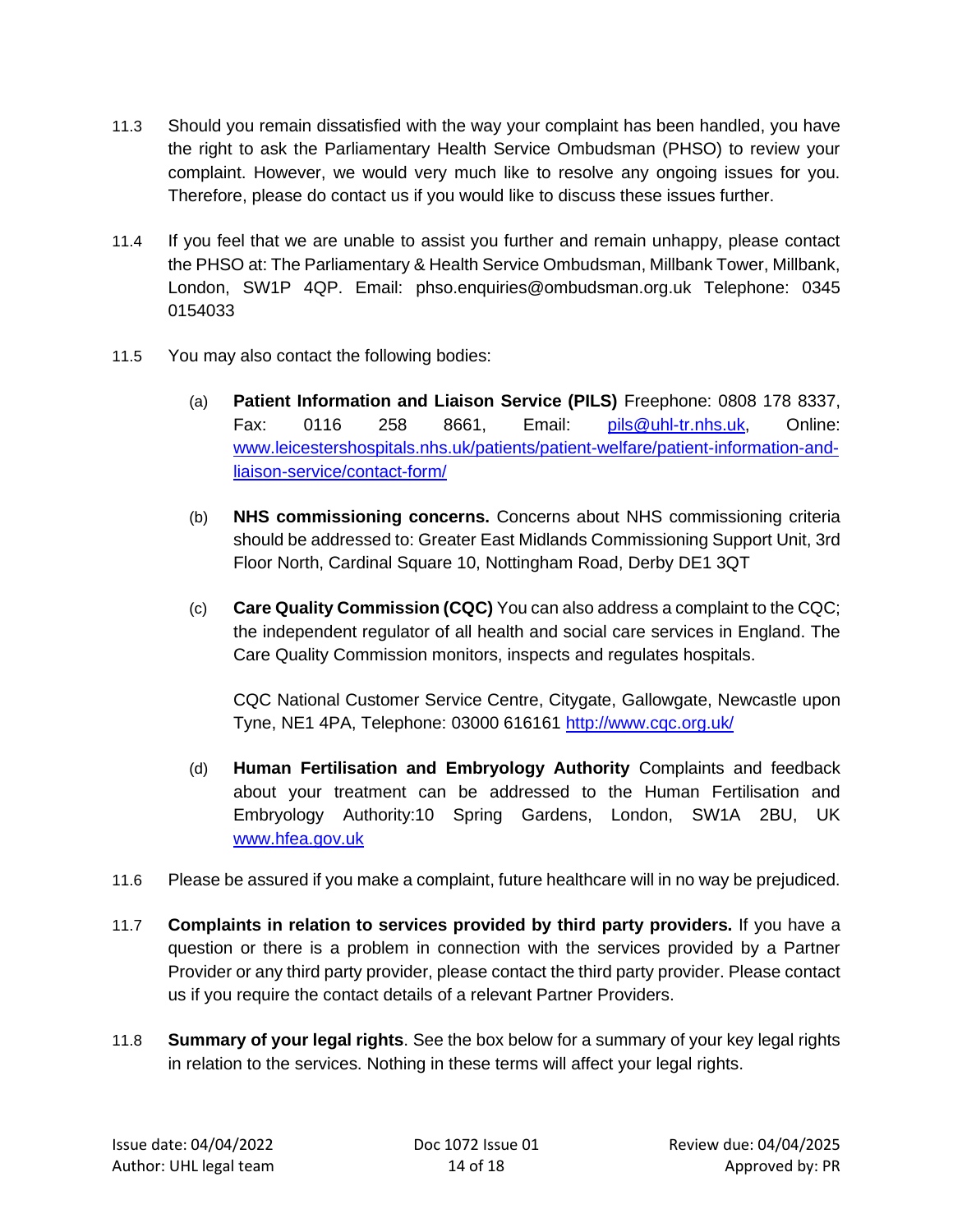# **Summary of your key legal rights**

This is a summary of your key legal rights. These are subject to certain exceptions. For detailed information please visit the Citizens Advice website www.adviceguide.org.uk or call 03454 04 05 06.

The Consumer Rights Act 2015 says:

- you can ask us to repeat or fix a service if it's not carried out with reasonable care and skill, or get some money back if we can't fix it.
- if you haven't agreed a price beforehand, what you're asked to pay must be reasonable.
- if you haven't agreed a time beforehand, it must be carried out within a reasonable time.

The Consumer Contracts Regulations 2013 say:

• when you enter into a contract for services over the telephone or online you have a legal right to change your mind within 14 days of entering into the agreement and to receive a refund unless you agree to services being provided to you during that period when reasonable costs can be charged.

# 12. **Our responsibility for loss or damage suffered by you**

- 12.1 **We are responsible to you for foreseeable loss and damage caused by us in relation to Services provided by us**. If we fail to comply with these terms, we are responsible for loss or damage you suffer that is a foreseeable result of our breaking this Contract or our failing to use reasonable care and skill, but we are not responsible for any loss or damage that is not foreseeable. Loss or damage is foreseeable if either it is obvious that it will happen or if, at the time the Contract was made, both we and you knew it might happen, for example, if you discussed it with us during the consultation process. We are not responsible for any loss or damage arising from services or treatments provided by a Partner Provider or any third party provider.
- 12.2 **We do not exclude or limit in any way our liability to you where it would be unlawful to do so**. This includes liability for death or personal injury caused by our negligence or the negligence of our employees, agents or subcontractors; for fraud or fraudulent misrepresentation; for breach of your legal rights in relation to the services including the right to receive services which are as described and supplied with reasonable skill and care.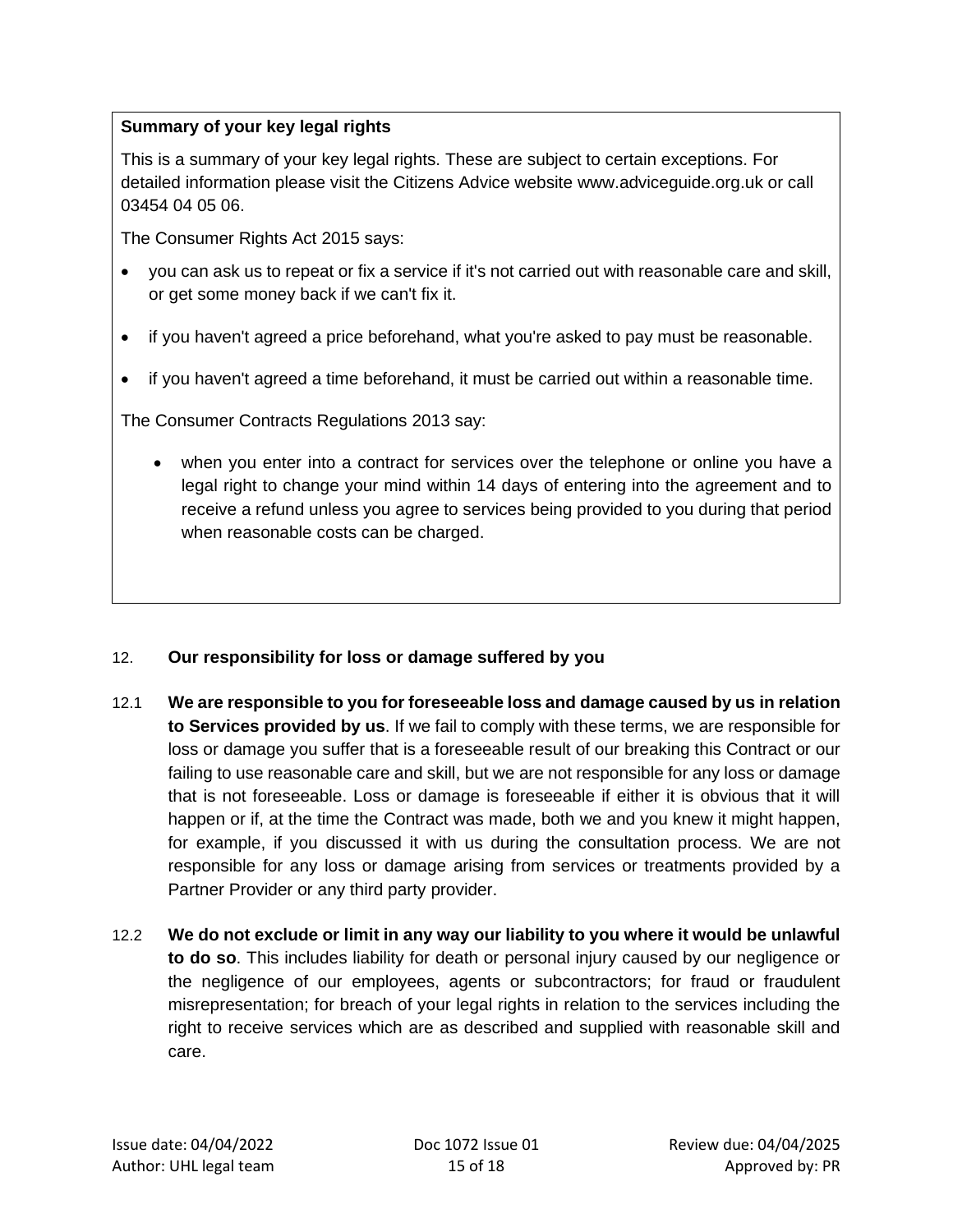#### 13. **How we may use your personal information**

- 13.1 **How we will use your personal information**. We will use the personal information you provide to us, and which we obtain during the course of providing the services to:
	- (a) Provide and manage the services;
	- (b) process your payment for such services;
	- (c) if you agreed to this during the order process, to inform you about similar products and services that we provide. You may stop receiving these communications at any time by contacting us; and
	- (d) comply with legal, governance, regulatory and professional requirements.
- 13.2 We will comply with our obligations under data protection law in how we handle your personal information. We will also comply with the HFEA Code of Practice. This contains information about how information may be used and shared in the context of the provision of fertility services.
- 13.3 More information about how we use personal information is set out in our privacy notice, which can be found**. [https://www.leicesterfertilitycentre.org.uk/patients/contact](https://www.leicesterfertilitycentre.org.uk/patients/contact-us/privacy-policy-web/)[us/privacy-policy-web/](https://www.leicesterfertilitycentre.org.uk/patients/contact-us/privacy-policy-web/)**
- 13.4 **We will only give your personal information to other third parties where the law either requires or allows us to do so**.

# 14. **Other important terms**

- 14.1 **Identification.** We are required by law to verify the identity of all patients including their partners. The Centre will take your photographs at your initial visit which will be stored on our secure database as a record of a relevant sperm or egg provider. Photographic identity will also be requested to verify your identity. Driving licences are not accepted. We reserve the right to refuse to provide the Services if you refuse to have your photograph taken.
- 14.2 **We may transfer this Contract to someone else**. We may transfer our rights and obligations under a Contract with you on these Terms to another organisation. We will always tell you in writing if this happens and we will ensure that the transfer will not affect your rights under the Contract. If you are unhappy with the transfer you may contact us to end the Contract within 28 days of us telling you about it and we will refund you any payments you have made in advance for services not provided.
- 14.3 **Nobody else has any rights under this Contract**. This Contract is between you and us. No other person shall have any rights to enforce any of its terms.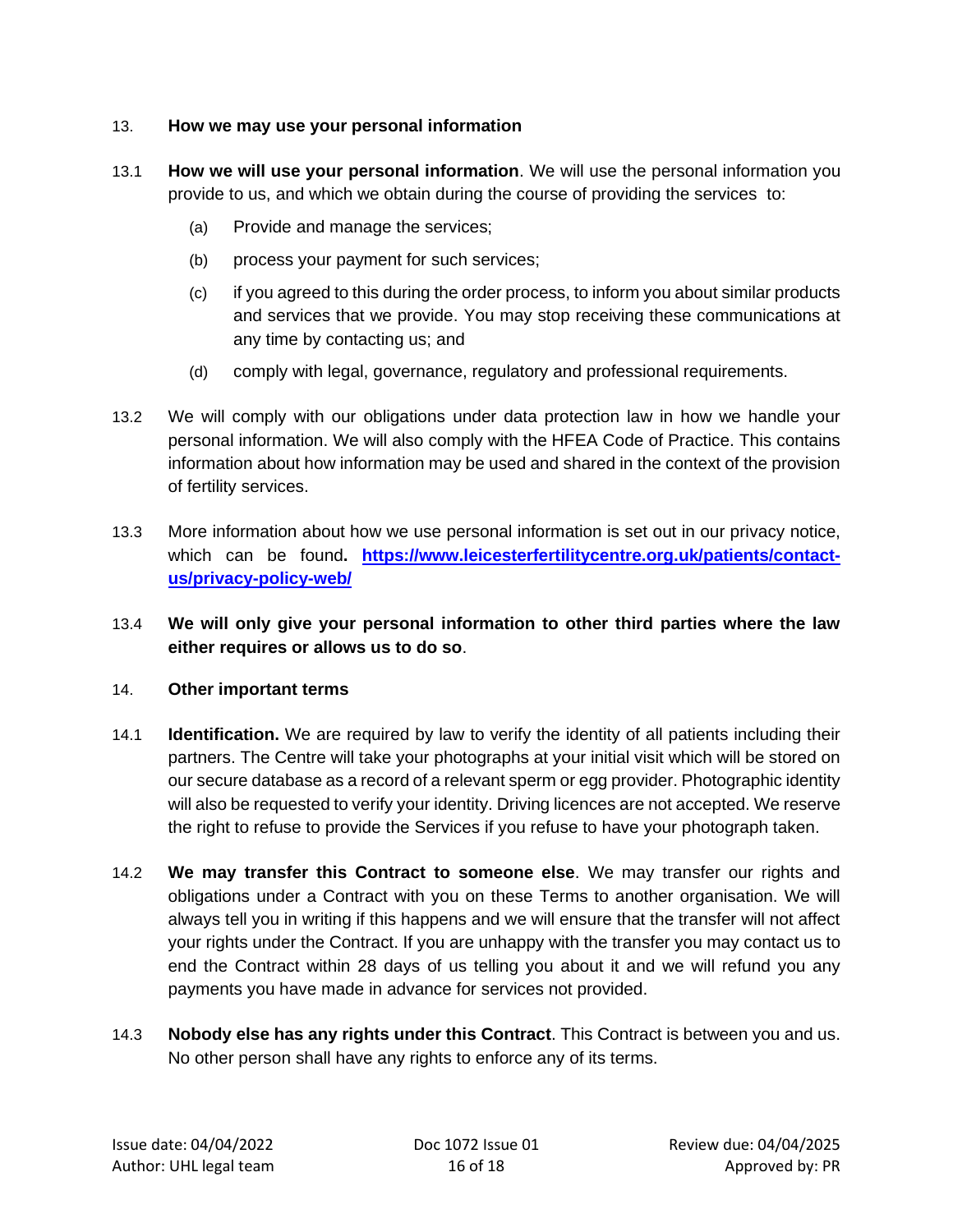- 14.4 **If a court finds part of this Contract illegal, the rest will continue in force**. Each of the clauses of these terms operates separately. If any court or relevant authority decides that any of them are unlawful, the remaining clauses will remain in full force and effect.
- 14.5 **Even if we delay in enforcing this Contract, we can still enforce it later**. If we do not insist immediately that you do anything you are required to do under these terms, or if we delay in taking steps against you in respect of your breaking this Contract, that will not mean that you do not have to do those things or prevent us taking steps against you at a later date. For example, if you miss a payment and we do not chase you but we continue to provide the services, we can still require you to make the payment at a later date.
- 14.6 **Which laws apply to this Contract and where you may bring legal proceedings**. These terms are governed by English law and you can bring legal proceedings in respect of the services in the English courts. If you live in Scotland you can bring legal proceedings in respect of the services in either the Scottish or the English courts. If you live in Northern Ireland, you can bring legal proceedings in respect of the services in either the Northern Irish or the English courts.
- 14.7 **Alternative dispute resolution**. As noted at clause [11,](#page-12-0) you are entitled to refer any concern or complaint to the Parliamentary Health Service Ombudsman for review if you are not satisfied with our response to your concern.
- <span id="page-16-0"></span>15. **Definitions:**
	- a. "**Centre**" means the University Hospitals of Leicester NHS Trust.
	- b. **"Costed Treatment Plan"** means the plan for treatment proposed for you including the costs of that treatment and the anticipated timetable for treatment.
	- c. **"Contract" has the meaning given to it in clause 1.1**
	- d. "**HFEA**" means the Human Fertilisation and Embryology Authority.
	- e. **"Leicester Fertility Centre"**, **"Centre"**, **"we"** or **"us"** means the Leicester Fertility Centre, Leicester Royal Infirmary, Infirmary Square, Leicester LE1 5WW, where you receive your Care.
	- f. **"NHS"** means the National Health Service.
	- g. **"Partner Providers"** means third party providers (such as overseas clinics in relation to egg donations) with whom we work.
	- h. "**Price List**" means the price list for the Services as shown on our website and as amended from time to time.